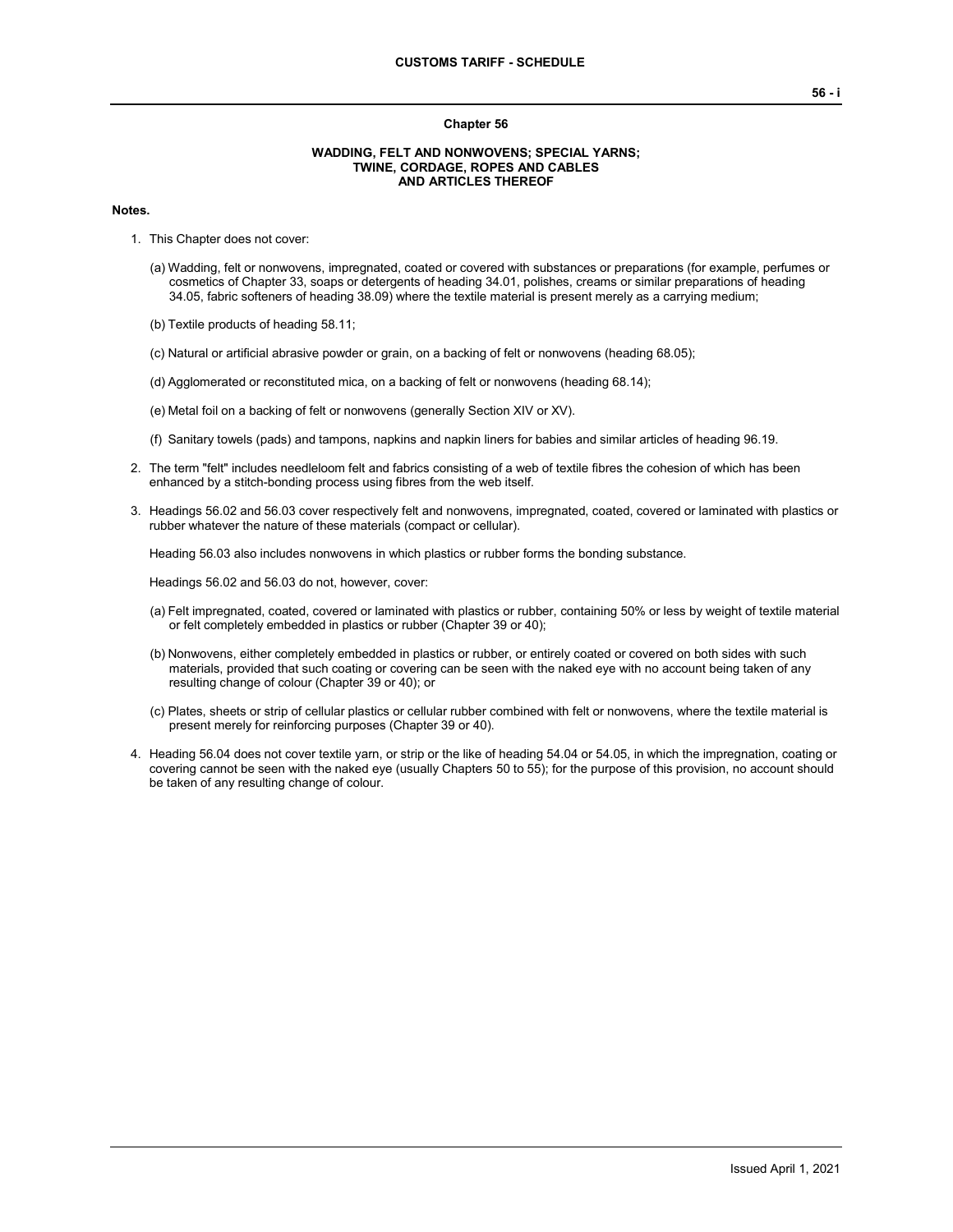## **CUSTOMS TARIFF - SCHEDULE**

| <b>Tariff</b><br>Item | <b>SS</b> | <b>Description of Goods</b>                                                                                                                                                                    | Unit of<br>Meas. | <b>MFN</b><br>Tariff | <b>Applicable</b><br><b>Preferential Tariffs</b>                                                                         |
|-----------------------|-----------|------------------------------------------------------------------------------------------------------------------------------------------------------------------------------------------------|------------------|----------------------|--------------------------------------------------------------------------------------------------------------------------|
| 56.01                 |           | Wadding of textile materials and articles thereof; textile fibres, not<br>exceeding 5 mm in length (flock), textile dust and mill neps.<br>-Wadding of textile materials and articles thereof: |                  |                      |                                                                                                                          |
| 5601.21               |           | - -Of cotton                                                                                                                                                                                   |                  |                      |                                                                                                                          |
|                       |           | 5601.21.10 00 - - - Strips of wadding, for use in the manufacture of tampons                                                                                                                   | KGM              | Free                 | LDCT, GPT, UST, MXT,<br>CIAT, CT, CRT, IT, NT,<br>SLT, PT, COLT, JT,<br>PAT, HNT, KRT, CEUT,<br>UAT, CPTPT,<br>UKT: Free |
|                       |           | - - - Other wadding:                                                                                                                                                                           |                  |                      |                                                                                                                          |
|                       |           | 5601.21.21 00 - - - - For use in the manufacture of apparel                                                                                                                                    | <b>KGM</b>       | Free                 | LDCT, GPT, UST, MXT,<br>CIAT, CT, CRT, IT, NT,<br>SLT, PT, COLT, JT,<br>PAT, HNT, KRT, CEUT,<br>UAT, CPTPT,<br>UKT: Free |
|                       |           | 5601.21.29 00 - - - - Other                                                                                                                                                                    | <b>KGM</b>       | Free                 | LDCT, GPT, UST, MXT,<br>CIAT, CT, CRT, IT, NT,<br>SLT, PT, COLT, JT,<br>PAT, HNT, KRT, CEUT,<br>UAT, CPTPT,<br>UKT: Free |
|                       |           | 5601.21.30 00 - - - Articles of wadding                                                                                                                                                        | <b>KGM</b>       | 14%                  | LDCT, UST, MXT, CIAT,<br>CT, CRT, IT, NT, SLT, PT,<br>COLT, JT, PAT, HNT,<br>KRT, CEUT, UAT,<br>CPTPT, UKT: Free         |
| 5601.22               |           | - - Of man-made fibres                                                                                                                                                                         |                  |                      |                                                                                                                          |
|                       |           | 5601.22.40 00 - - - Wadding                                                                                                                                                                    | <b>KGM</b>       | Free                 | LDCT, GPT, UST, MXT,<br>CIAT, CT, CRT, IT, NT,<br>SLT, PT, COLT, JT,<br>PAT, HNT, KRT, CEUT,<br>UAT, CPTPT,<br>UKT: Free |
|                       |           | 5601.22.50 00 - - - Articles of wadding                                                                                                                                                        | <b>KGM</b>       | 16%                  | LDCT, UST, MXT, CIAT,<br>CT, CRT, IT, NT, SLT, PT,<br>COLT, JT, PAT, HNT,<br>KRT, CEUT, UAT,<br>CPTPT, UKT: Free         |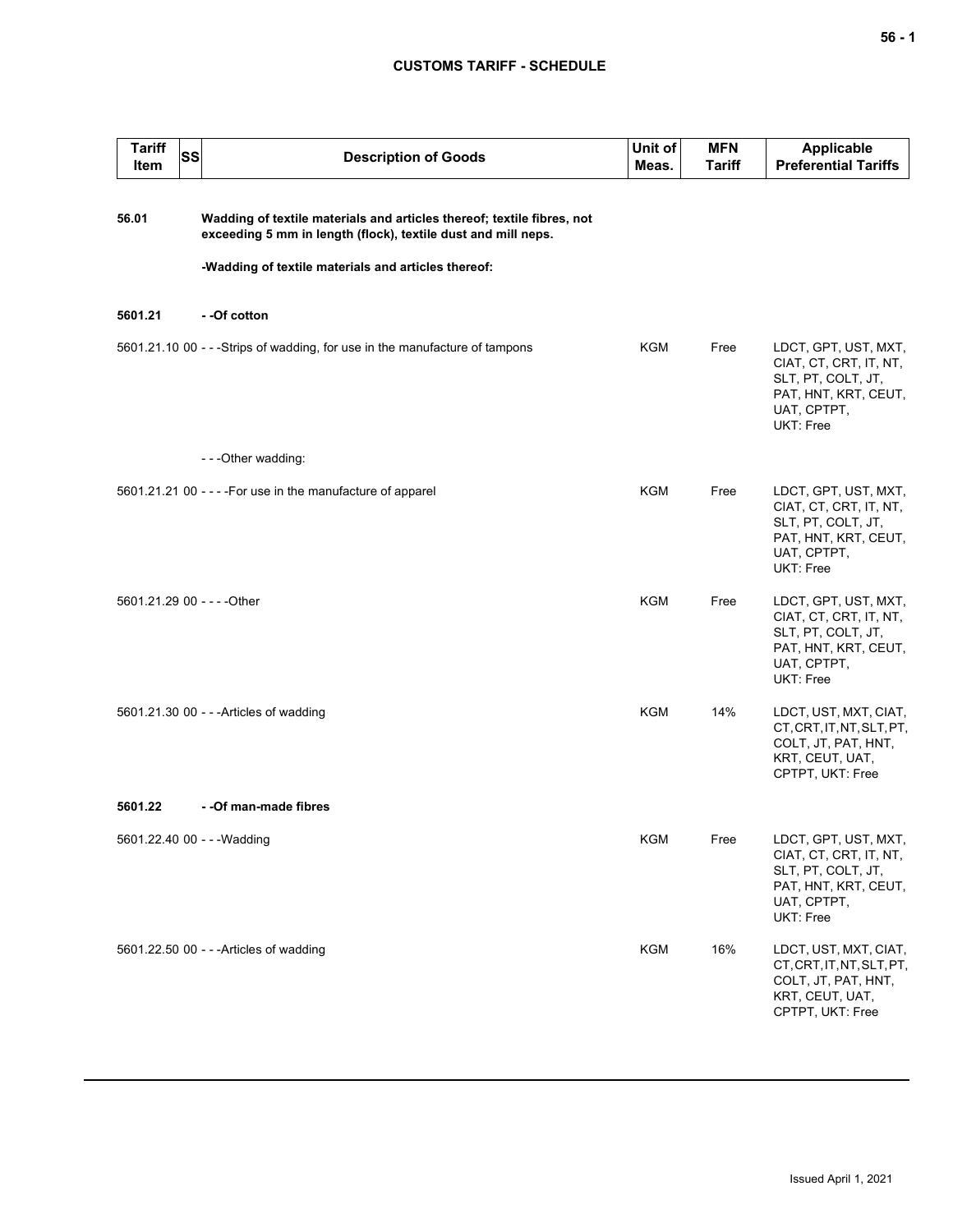| <b>Tariff</b><br>Item   | SS | <b>Description of Goods</b>                                          | Unit of<br>Meas.         | <b>MFN</b><br><b>Tariff</b> | <b>Applicable</b><br><b>Preferential Tariffs</b>                                                                         |
|-------------------------|----|----------------------------------------------------------------------|--------------------------|-----------------------------|--------------------------------------------------------------------------------------------------------------------------|
| 5601.29.00 00 - - Other |    |                                                                      | <b>KGM</b>               | Free                        | LDCT, GPT, UST, MXT,<br>CIAT, CT, CRT, IT, NT,<br>SLT, PT, COLT, JT,<br>PAT, HNT, KRT, CEUT,<br>UAT, CPTPT,<br>UKT: Free |
|                         |    | 5601.30.00 00 - Textile flock and dust and mill neps                 | KGM                      | Free                        | LDCT, GPT, UST, MXT,<br>CIAT, CT, CRT, IT, NT,<br>SLT, PT, COLT, JT,<br>PAT, HNT, KRT, CEUT,<br>UAT, CPTPT,<br>UKT: Free |
| 56.02                   |    | Felt, whether or not impregnated, coated, covered or laminated.      |                          |                             |                                                                                                                          |
| 5602.10.00              |    | -Needleloom felt and stitch-bonded fibre fabrics                     |                          | Free                        | LDCT, GPT, UST, MXT,<br>CIAT, CT, CRT, IT, NT,<br>SLT, PT, COLT, JT,<br>PAT, HNT, KRT, CEUT,<br>UAT, CPTPT,<br>UKT: Free |
|                         |    |                                                                      | <b>KGM</b><br><b>KGM</b> |                             |                                                                                                                          |
|                         |    | -Other felt, not impregnated, coated, covered or laminated:          |                          |                             |                                                                                                                          |
|                         |    | 5602.21.00 00 - - Of wool or fine animal hair                        | <b>KGM</b>               | Free                        | LDCT, GPT, UST, MXT,<br>CIAT, CT, CRT, IT, NT,<br>SLT, PT, COLT, JT,<br>PAT, HNT, KRT, CEUT,<br>UAT, CPTPT,<br>UKT: Free |
|                         |    | 5602.29.00 00 - - Of other textile materials                         | KGM                      | Free                        | LDCT, UST, MXT, CIAT,<br>CT, CRT, IT, NT, SLT, PT,<br>COLT, JT, PAT, HNT,<br>KRT, CEUT, UAT,<br>CPTPT, UKT: Free         |
| 5602.90.00 00 - Other   |    |                                                                      | <b>KGM</b>               | Free                        | LDCT, GPT, UST, MXT,<br>CIAT, CT, CRT, IT, NT,<br>SLT, PT, COLT, JT,<br>PAT, HNT, KRT, CEUT,<br>UAT, CPTPT,<br>UKT: Free |
| 56.03                   |    | Nonwovens, whether or not impregnated, coated, covered or laminated. |                          |                             |                                                                                                                          |
|                         |    | -Of man-made filaments:                                              |                          |                             |                                                                                                                          |
|                         |    | 5603.11.00 00 - - Weighing not more than 25 g/m <sup>2</sup>         | KGM                      | Free                        | LDCT, GPT, UST, MXT,<br>CIAT, CT, CRT, IT, NT,<br>SLT, PT, COLT, JT,<br>PAT, HNT, KRT, CEUT,<br>UAT, CPTPT,<br>UKT: Free |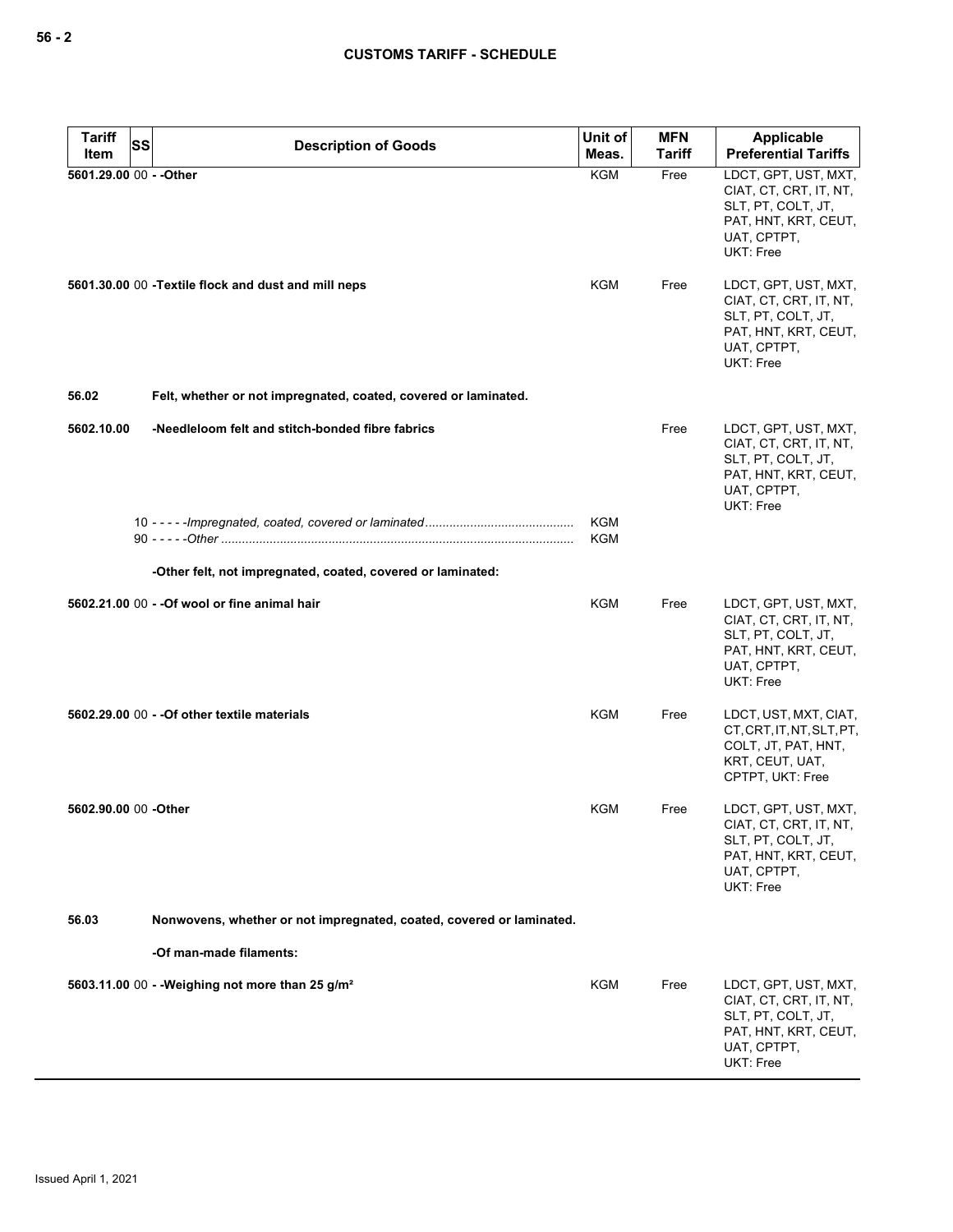| × |  | v<br>۰. |
|---|--|---------|
|---|--|---------|

| <b>Tariff</b><br><b>SS</b><br>Item | <b>Description of Goods</b>                                                                     | Unit of<br>Meas.         | <b>MFN</b><br><b>Tariff</b> | <b>Applicable</b><br><b>Preferential Tariffs</b>                                                                         |
|------------------------------------|-------------------------------------------------------------------------------------------------|--------------------------|-----------------------------|--------------------------------------------------------------------------------------------------------------------------|
|                                    | 5603.12.00 00 - - Weighing more than 25 g/m <sup>2</sup> but not more than 70 g/m <sup>2</sup>  | KGM                      | Free                        | LDCT, GPT, UST, MXT,<br>CIAT, CT, CRT, IT, NT,<br>SLT, PT, COLT, JT,<br>PAT, HNT, KRT, CEUT,<br>UAT, CPTPT,<br>UKT: Free |
| 5603.13.00                         | - - Weighing more than 70 g/m <sup>2</sup> but not more than 150 g/m <sup>2</sup>               |                          | Free                        | LDCT, GPT, UST, MXT,<br>CIAT, CT, CRT, IT, NT,<br>SLT, PT, COLT, JT,<br>PAT, HNT, KRT, CEUT,<br>UAT, CPTPT,<br>UKT: Free |
|                                    |                                                                                                 | <b>KGM</b><br><b>KGM</b> |                             |                                                                                                                          |
|                                    | 5603.14.00 00 - - Weighing more than 150 g/m <sup>2</sup>                                       | <b>KGM</b>               | Free                        | LDCT, GPT, UST, MXT,<br>CIAT, CT, CRT, IT, NT,<br>SLT, PT, COLT, JT,<br>PAT, HNT, KRT, CEUT,<br>UAT, CPTPT,<br>UKT: Free |
|                                    | -Other:                                                                                         |                          |                             |                                                                                                                          |
|                                    | 5603.91.00 00 - - Weighing not more than 25 g/m <sup>2</sup>                                    | KGM                      | Free                        | LDCT, GPT, UST, MXT,<br>CIAT, CT, CRT, IT, NT,<br>SLT, PT, COLT, JT,<br>PAT, HNT, KRT, CEUT,<br>UAT, CPTPT,<br>UKT: Free |
|                                    | 5603.92.00 00 - - Weighing more than 25 g/m <sup>2</sup> but not more than 70 g/m <sup>2</sup>  | <b>KGM</b>               | Free                        | LDCT, GPT, UST, MXT,<br>CIAT, CT, CRT, IT, NT,<br>SLT, PT, COLT, JT,<br>PAT, HNT, KRT, CEUT,<br>UAT, CPTPT,<br>UKT: Free |
|                                    | 5603.93.00 00 - - Weighing more than 70 g/m <sup>2</sup> but not more than 150 g/m <sup>2</sup> | KGM                      | Free                        | LDCT, GPT, UST, MXT,<br>CIAT, CT, CRT, IT, NT,<br>SLT, PT, COLT, JT,<br>PAT, HNT, KRT, CEUT,<br>UAT, CPTPT,<br>UKT: Free |
| 5603.94.00                         | - - Weighing more than 150 g/m <sup>2</sup>                                                     |                          | Free                        | LDCT, GPT, UST, MXT,<br>CIAT, CT, CRT, IT, NT,<br>SLT, PT, COLT, JT,<br>PAT, HNT, KRT, CEUT,<br>UAT, CPTPT,<br>UKT: Free |
|                                    |                                                                                                 | <b>MTK</b><br>KGM        |                             |                                                                                                                          |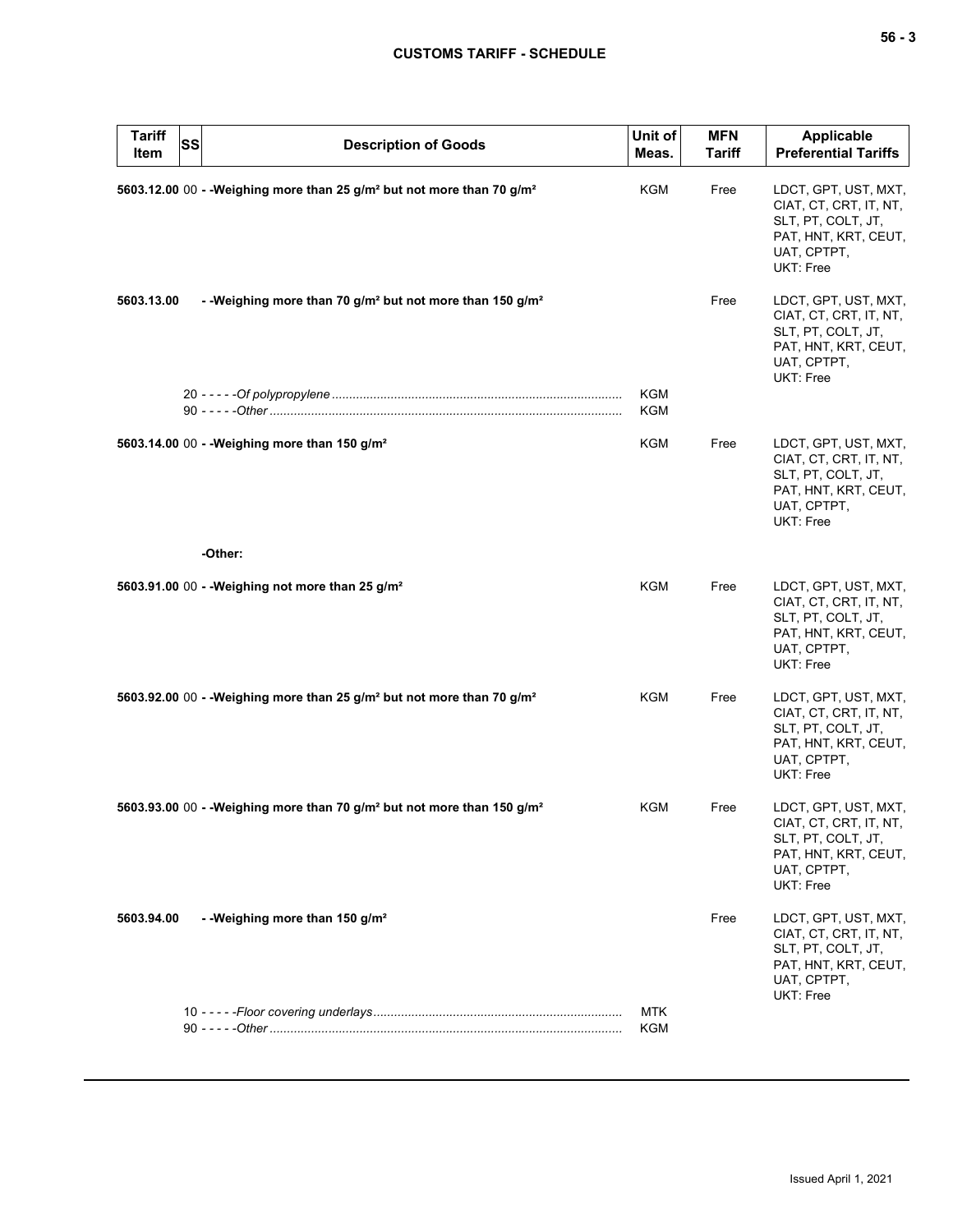| <b>Tariff</b><br>Item | SS | <b>Description of Goods</b>                                                                                                                                                                                             | Unit of<br>Meas. | <b>MFN</b><br><b>Tariff</b> | Applicable<br><b>Preferential Tariffs</b>                                                                                      |
|-----------------------|----|-------------------------------------------------------------------------------------------------------------------------------------------------------------------------------------------------------------------------|------------------|-----------------------------|--------------------------------------------------------------------------------------------------------------------------------|
| 56.04                 |    | Rubber thread and cord, textile covered; textile yarn, and strip and the<br>like of heading 54.04 or 54.05, impregnated, coated, covered or sheathed<br>with rubber or plastics.                                        |                  |                             |                                                                                                                                |
|                       |    | 5604.10.00 00 -Rubber thread and cord, textile covered                                                                                                                                                                  | <b>KGM</b>       | Free                        | LDCT, UST, MXT, CIAT,<br>CT, CRT, IT, NT, SLT, PT,<br>COLT, JT, PAT, HNT,<br>KRT, CEUT, UAT,<br>CPTPT, UKT: Free               |
| 5604.90.00 00 -Other  |    |                                                                                                                                                                                                                         | <b>KGM</b>       | Free                        | LDCT, GPT, UST, MXT,<br>CIAT, CT, CRT, IT, NT,<br>SLT, PT, COLT, JT,<br>PAT, HNT, KRT, CEUT,<br>UAT, CPTPT,<br>UKT: Free       |
|                       |    | 5605.00.00 00 Metallized yarn, whether or not gimped, being textile yarn, or strip or the<br>like of heading 54.04 or 54.05, combined with metal in the form of thread,<br>strip or powder or covered with metal.       | KGM              | Free                        | CCCT, LDCT, GPT,<br>UST, MXT, CIAT, CT,<br>CRT, IT, NT, SLT, PT,<br>COLT, JT, PAT, HNT,<br>KRT, CEUT, UAT,<br>CPTPT, UKT: Free |
|                       |    | 5606.00.00 00 Gimped yarn, and strip and the like of heading 54.04 or 54.05, gimped<br>(other than those of heading 56.05 and gimped horsehair yarn); chenille<br>yarn (including flock chenille yarn); loop wale-yarn. | KGM              | Free                        | LDCT, GPT, UST, MXT,<br>CIAT, CT, CRT, IT, NT,<br>SLT, PT, COLT, JT,<br>PAT, HNT, KRT, CEUT,<br>UAT, CPTPT,<br>UKT: Free       |
| 56.07                 |    | Twine, cordage, ropes and cables, whether or not plaited or braided and<br>whether or not impregnated, coated, covered or sheathed with rubber or<br>plastics.                                                          |                  |                             |                                                                                                                                |
|                       |    | -Of sisal or other textile fibres of the genus Agave:                                                                                                                                                                   |                  |                             |                                                                                                                                |
|                       |    | 5607.21.00 00 - - Binder or baler twine                                                                                                                                                                                 | KGM              | Free                        | LDCT, GPT, UST, MXT,<br>CIAT, CT, CRT, IT, NT,<br>SLT, PT, COLT, JT,<br>PAT, HNT, KRT, CEUT,<br>UAT, CPTPT,<br>UKT: Free       |
| 5607.29               |    | --Other                                                                                                                                                                                                                 |                  |                             |                                                                                                                                |
|                       |    | 5607.29.10 00 - - - Of a circumference not exceeding 38 mm, to be employed in commercial<br>fishing or in the commercial harvesting of marine plants;<br>Twine, to be employed in baling farm produce                   | KGM              | Free                        | LDCT, GPT, UST, MXT,<br>CIAT, CT, CRT, IT, NT,<br>SLT, PT, COLT, JT,<br>PAT, HNT, KRT, CEUT,<br>UAT, CPTPT,<br>UKT: Free       |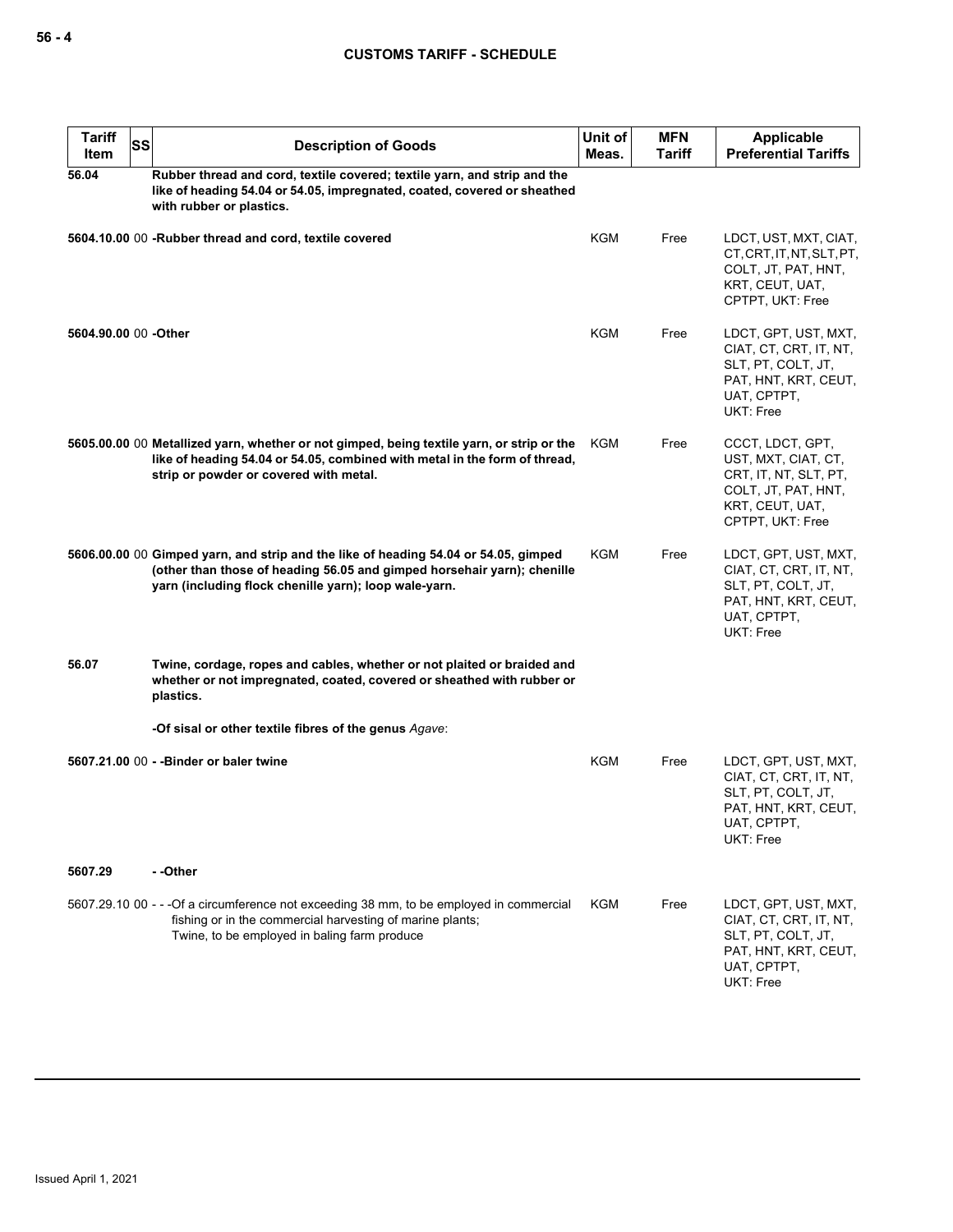| <b>Tariff</b><br>SS       | <b>Description of Goods</b>                                                                                                                                                                                                                                                                                                                                                                                                                                                                                                                                                                                               | Unit of    | <b>MFN</b>    | Applicable                                                                                                               |
|---------------------------|---------------------------------------------------------------------------------------------------------------------------------------------------------------------------------------------------------------------------------------------------------------------------------------------------------------------------------------------------------------------------------------------------------------------------------------------------------------------------------------------------------------------------------------------------------------------------------------------------------------------------|------------|---------------|--------------------------------------------------------------------------------------------------------------------------|
| Item                      |                                                                                                                                                                                                                                                                                                                                                                                                                                                                                                                                                                                                                           | Meas.      | <b>Tariff</b> | <b>Preferential Tariffs</b>                                                                                              |
|                           | 5607.29.20 00 - - - Other, of a circumference not exceeding 25.4 mm                                                                                                                                                                                                                                                                                                                                                                                                                                                                                                                                                       | <b>KGM</b> | 10%           | LDCT, UST, MXT, CIAT,<br>CT, CRT, IT, NT, SLT, PT,<br>COLT, JT, PAT, HNT,<br>KRT, CEUT, UAT,<br>CPTPT, UKT: Free         |
| 5607.29.90 00 - - - Other |                                                                                                                                                                                                                                                                                                                                                                                                                                                                                                                                                                                                                           | <b>KGM</b> | 10%           | LDCT, UST, MXT, CIAT,<br>CT, CRT, IT, NT, SLT, PT,<br>COLT, JT, PAT, HNT,<br>KRT, CEUT, UAT,<br>CPTPT, UKT: Free         |
|                           | -Of polyethylene or polypropylene:                                                                                                                                                                                                                                                                                                                                                                                                                                                                                                                                                                                        |            |               |                                                                                                                          |
|                           | 5607.41.00 00 - - Binder or baler twine                                                                                                                                                                                                                                                                                                                                                                                                                                                                                                                                                                                   | <b>KGM</b> | Free          | LDCT, GPT, UST, MXT,<br>CIAT, CT, CRT, IT, NT,<br>SLT, PT, COLT, JT,<br>PAT, HNT, KRT, CEUT,<br>UAT, CPTPT,<br>UKT: Free |
| 5607.49                   | - -Other                                                                                                                                                                                                                                                                                                                                                                                                                                                                                                                                                                                                                  |            |               |                                                                                                                          |
|                           | 5607.49.10 00 - - -Rope, for climbing or mountaineering, manufactured to the standards of<br>the Union Internationale des Associations d'Alpinisme;<br>Seine rope, of a circumference of 60 mm or more, consisting of multiple<br>ropes of polypropylene and twisted steel wires surrounding a core of<br>multiple ropes of polypropylene, to be employed in commercial fishing or<br>in the commercial harvesting of marine plants;<br>Of a circumference not exceeding 38 mm, to be employed in commercial<br>fishing or in the commercial harvesting of marine plants;<br>Twine, to be employed in baling farm produce | <b>KGM</b> | Free          | LDCT, GPT, UST, MXT,<br>CIAT, CT, CRT, IT, NT,<br>SLT, PT, COLT, JT,<br>PAT, HNT, KRT, CEUT,<br>UAT, CPTPT,<br>UKT: Free |
|                           | 5607.49.20 00 - - - Other, of a circumference not exceeding 25.4 mm                                                                                                                                                                                                                                                                                                                                                                                                                                                                                                                                                       | KGM        | 10%           | LDCT, UST, MXT, CIAT,<br>CT, CRT, IT, NT, SLT, PT,<br>COLT, JT, PAT, HNT,<br>KRT, CEUT, UAT,<br>CPTPT, UKT: Free         |
| 5607.49.90 00 - - - Other |                                                                                                                                                                                                                                                                                                                                                                                                                                                                                                                                                                                                                           | KGM        | 10%           | LDCT, UST, MXT, CIAT,<br>CT, CRT, IT, NT, SLT, PT,<br>COLT, JT, PAT, HNT,<br>KRT, CEUT, UAT,<br>CPTPT, UKT: Free         |
| 5607.50                   | -Of other synthetic fibres                                                                                                                                                                                                                                                                                                                                                                                                                                                                                                                                                                                                |            |               |                                                                                                                          |
|                           | 5607.50.10 00 - - - Braided cord, solely of polyester, electrically conductive, of a<br>circumference exceeding 29 mm but not exceeding 40 mm, for use in the<br>manufacture or refurbishing of electrical generators;<br>Of a circumference not exceeding 38 mm, to be employed in commercial<br>fishing or in the commercial harvesting of marine plants;<br>Rope, for climbing or mountaineering, manufactured to the standards of<br>the Union Internationale des Associations d'Alpinisme                                                                                                                            | KGM        | Free          | LDCT, GPT, UST, MXT,<br>CIAT, CT, CRT, IT, NT,<br>SLT, PT, COLT, JT,<br>PAT, HNT, KRT, CEUT,<br>UAT, CPTPT,<br>UKT: Free |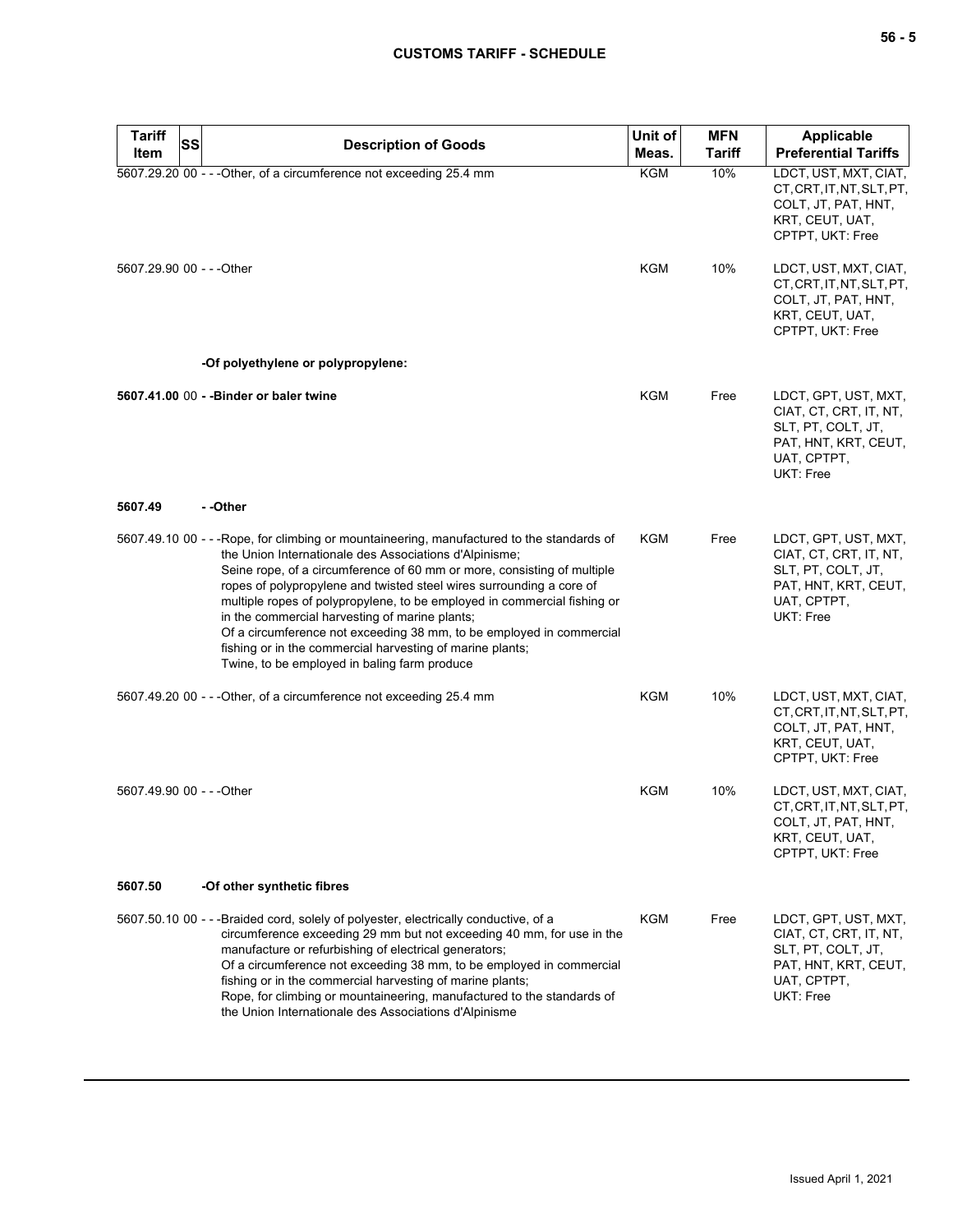| <b>Tariff</b>             | <b>Description of Goods</b>                                                                                                                                                                                                                                                                                                                                    | Unit of    | <b>MFN</b>    | <b>Applicable</b>                                                                                                        |
|---------------------------|----------------------------------------------------------------------------------------------------------------------------------------------------------------------------------------------------------------------------------------------------------------------------------------------------------------------------------------------------------------|------------|---------------|--------------------------------------------------------------------------------------------------------------------------|
| Item                      | SS                                                                                                                                                                                                                                                                                                                                                             | Meas.      | <b>Tariff</b> | <b>Preferential Tariffs</b>                                                                                              |
|                           | 5607.50.20 00 - - - Other, of a circumference not exceeding 25.4 mm                                                                                                                                                                                                                                                                                            | <b>KGM</b> | 10%           | LDCT, UST, MXT, CIAT,<br>CT, CRT, IT, NT, SLT, PT,<br>COLT, JT, PAT, HNT,<br>KRT, CEUT, UAT,<br>CPTPT, UKT: Free         |
| 5607.50.90 00 - - - Other |                                                                                                                                                                                                                                                                                                                                                                | KGM        | 10%           | LDCT, UST, MXT, CIAT,<br>CT, CRT, IT, NT, SLT, PT,<br>COLT, JT, PAT, HNT,<br>KRT, CEUT, UAT,<br>CPTPT, UKT: Free         |
| 5607.90                   | -Other                                                                                                                                                                                                                                                                                                                                                         |            |               |                                                                                                                          |
|                           | 5607.90.10 00 - - - Jute twine for use in the manufacture of backing for area carpets;<br>Of a circumference not exceeding 38 mm, to be employed in commercial<br>fishing or in the commercial harvesting of marine plants;<br>Rope, for climbing or mountaineering, manufactured to the standards of<br>the Union Internationale des Associations d'Alpinisme | <b>KGM</b> | Free          | LDCT, GPT, UST, MXT,<br>CIAT, CT, CRT, IT, NT,<br>SLT, PT, COLT, JT,<br>PAT, HNT, KRT, CEUT,<br>UAT, CPTPT,<br>UKT: Free |
|                           | 5607.90.20 00 - - - Other, of a circumference not exceeding 25.4 mm;<br>Other, of jute or other textile bast fibres of heading 53.03                                                                                                                                                                                                                           | <b>KGM</b> | 10%           | LDCT, UST, MXT, CIAT,<br>CT, CRT, IT, NT, SLT, PT,<br>COLT, JT, PAT, HNT,<br>KRT, CEUT, UAT,<br>CPTPT, UKT: Free         |
| 5607.90.90 00 - - - Other |                                                                                                                                                                                                                                                                                                                                                                | <b>KGM</b> | 10%           | LDCT, UST, MXT, CIAT,<br>CT, CRT, IT, NT, SLT, PT,<br>COLT, JT, PAT, HNT,<br>KRT, CEUT, UAT,<br>CPTPT, UKT: Free         |
| 56.08                     | Knotted netting of twine, cordage or rope; made up fishing nets and<br>other made up nets, of textile materials.                                                                                                                                                                                                                                               |            |               |                                                                                                                          |
|                           | -Of man-made textile materials:                                                                                                                                                                                                                                                                                                                                |            |               |                                                                                                                          |
| 5608.11                   | --Made up fishing nets                                                                                                                                                                                                                                                                                                                                         |            |               |                                                                                                                          |
|                           | 5608.11.10 00 - - - To be employed in commercial fishing                                                                                                                                                                                                                                                                                                       | KGM        | Free          | LDCT, GPT, UST, MXT,<br>CIAT, CT, CRT, IT, NT,<br>SLT, PT, COLT, JT,<br>PAT, HNT, KRT, CEUT,<br>UAT, CPTPT,<br>UKT: Free |
| 5608.11.90 00 - - - Other |                                                                                                                                                                                                                                                                                                                                                                | KGM        | 14%           | LDCT, UST, MXT, CIAT,<br>CT, CRT, IT, NT, SLT, PT,<br>COLT, JT, PAT, HNT,<br>KRT, CEUT, UAT,<br>CPTPT, UKT: Free         |
| 5608.19                   | - -Other                                                                                                                                                                                                                                                                                                                                                       |            |               |                                                                                                                          |